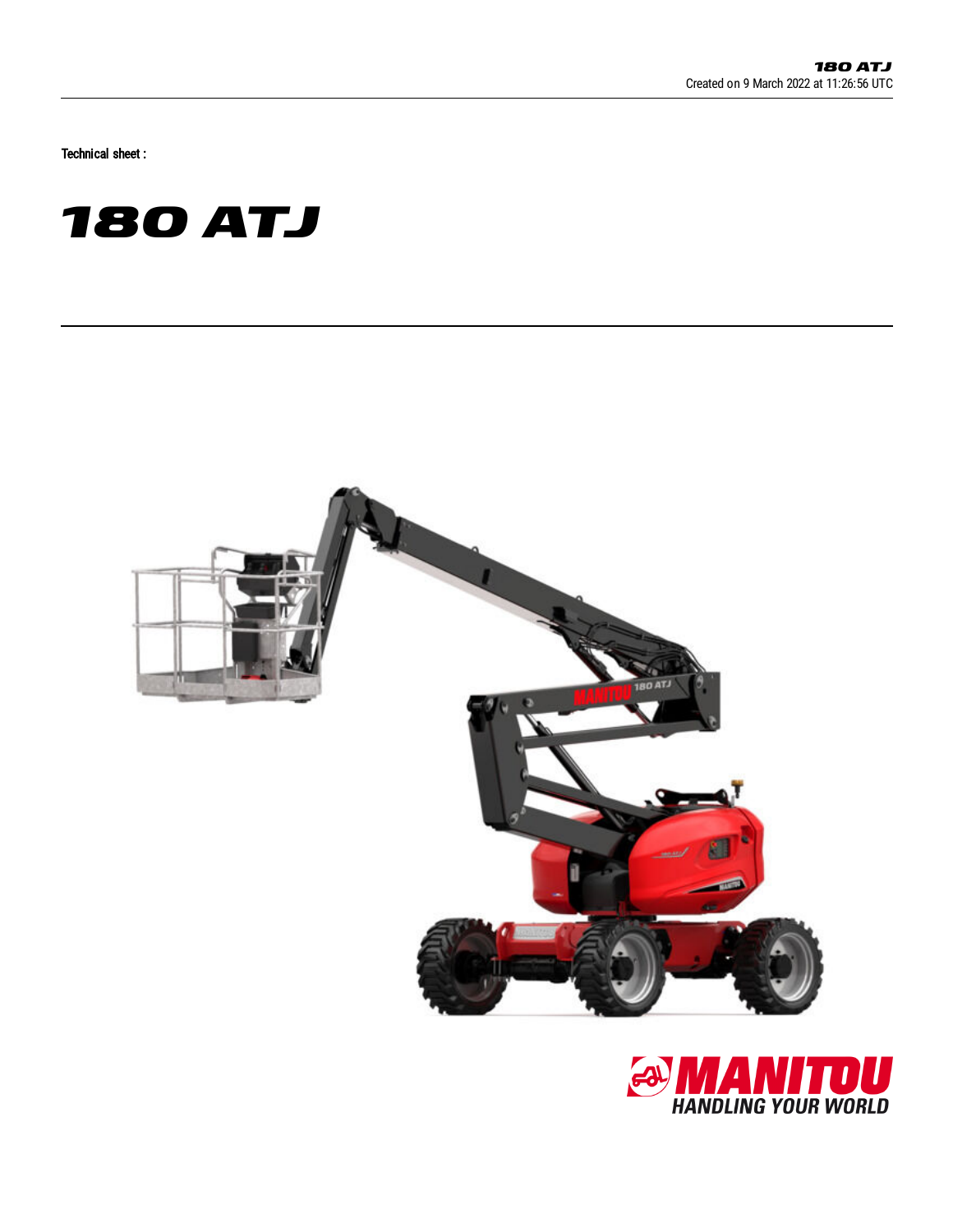| <b>Capacities</b>                       |                | <b>Metric</b>                                                                                                        |
|-----------------------------------------|----------------|----------------------------------------------------------------------------------------------------------------------|
| Working height                          | h21            | 18.19 m                                                                                                              |
| Platform height                         | h7             | 16.19 m                                                                                                              |
| Max. outreach                           |                | 10.51 m                                                                                                              |
| Overhang                                | h31            | 7.55 m                                                                                                               |
| Pendular arm rotation (bottom)          |                | $+59.50$ °                                                                                                           |
| Platform capacity                       | Q              | 230 kg                                                                                                               |
| Turret rotation                         |                | 350°                                                                                                                 |
| Platform rotation (right / left)        |                | 90°/90°                                                                                                              |
| Number of people (inside / outside)     |                | 2/2                                                                                                                  |
| <b>Weight and dimensions</b>            |                |                                                                                                                      |
| Platform weight*                        |                | 7430 kg                                                                                                              |
| Platform dimensions (length x width)    | lp / ep        | $1.80 \text{ m} \times 0.80 \text{ m}$                                                                               |
| Overall width                           | b <sub>1</sub> | 2.32 m                                                                                                               |
| Overall length                          | 1              | 7.79 m                                                                                                               |
| Overall height                          | h17            | 2.47 m                                                                                                               |
| Overall length (stowed)                 | 9              | 5.56 m                                                                                                               |
| Overall height (stowed)                 | h18            | $2.56$ m                                                                                                             |
| Floor height (access)                   | h20            | 0.40 m                                                                                                               |
| Counterweight offset (turret at 90°)    | a7             | 0.22 <sub>m</sub>                                                                                                    |
| Internal turning radius (over tyres)    | b13            | 1.38 <sub>m</sub>                                                                                                    |
| External turning radius                 | Wa3            | 3.75 m                                                                                                               |
| Ground clearance at centre of wheelbase | m <sub>2</sub> | 0.40 m                                                                                                               |
| Wheelbase                               | y              | 2.20 m                                                                                                               |
| <b>Performances</b>                     |                |                                                                                                                      |
| Drive speed - stowed                    |                | 5 km/h                                                                                                               |
| Drive speed - raised                    |                | 1 km/h                                                                                                               |
| Gradeability                            |                | 45 %                                                                                                                 |
| Permissible leveling                    |                | $5~^\circ$                                                                                                           |
| Wheels                                  |                |                                                                                                                      |
| Tyres type                              |                | Foam-filled                                                                                                          |
| Drive wheels (front / rear)             |                | 2/2                                                                                                                  |
| Steering wheels (front / rear)          |                | 2/2                                                                                                                  |
| Braking wheels (front / rear)           |                | 0/2                                                                                                                  |
| <b>Engine/Battery</b>                   |                |                                                                                                                      |
| Engine brand / model                    |                | Kubota - D1105-E4B                                                                                                   |
| Engine norm                             |                | Interim Tier 4, Stage IIIA, Stage V                                                                                  |
| I.C. Engine power rating / Power (kW)   |                | 24.80 Hp / 18.50 kW                                                                                                  |
| <b>Miscellaneous</b>                    |                |                                                                                                                      |
| <b>Ground Pressure</b>                  |                | 10 dan/cm2                                                                                                           |
| <b>Hydraulic Pressure</b>               |                | 340 Bar                                                                                                              |
| Hydraulic tank capacity                 |                | 54                                                                                                                   |
| Fuel tank                               |                | 521                                                                                                                  |
| Vibration on hands/arms                 |                | $< 0$ m/s <sup>2</sup>                                                                                               |
| Daily consumption **                    |                | 4.26                                                                                                                 |
| <b>Standards compliance</b>             |                |                                                                                                                      |
| This machine is in compliance with:     |                | European directives: 2006/42/EC- Machinery (revised<br>EN280:2013) - 2004/108/EC (EMC) - 2006/95/EC<br>(Low voltage) |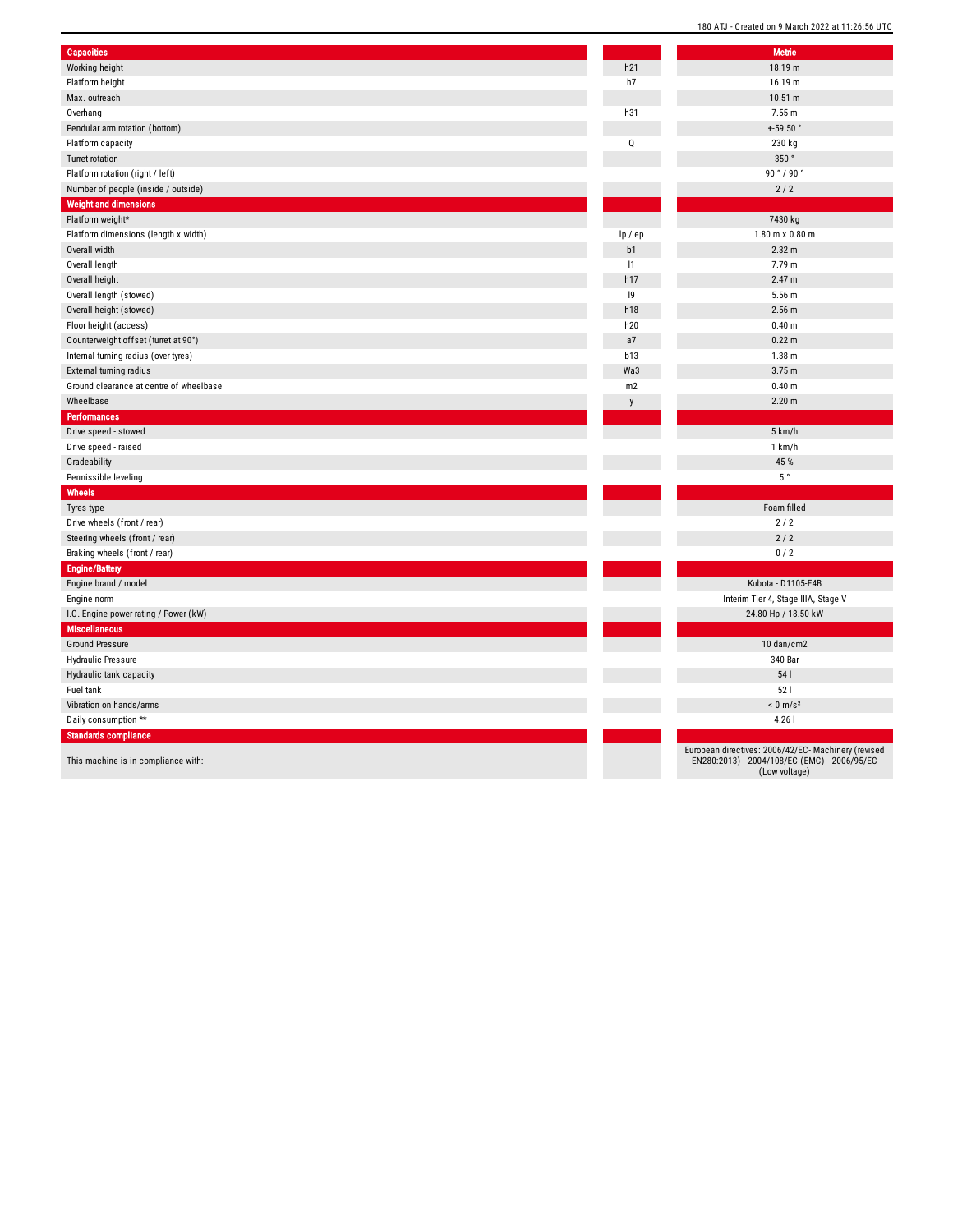## 180 ATJ - Load chart



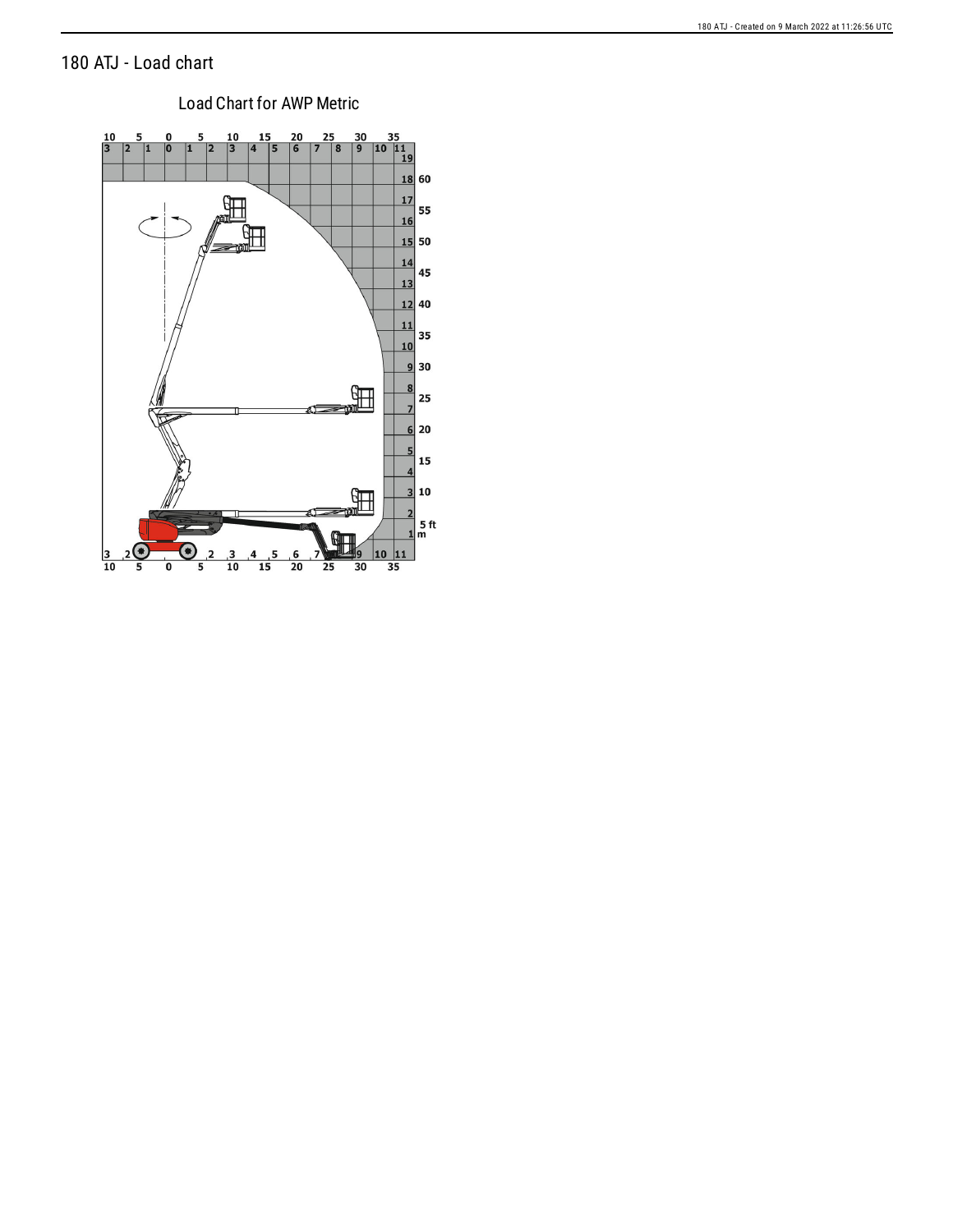180 ATJ - Dimensional drawing





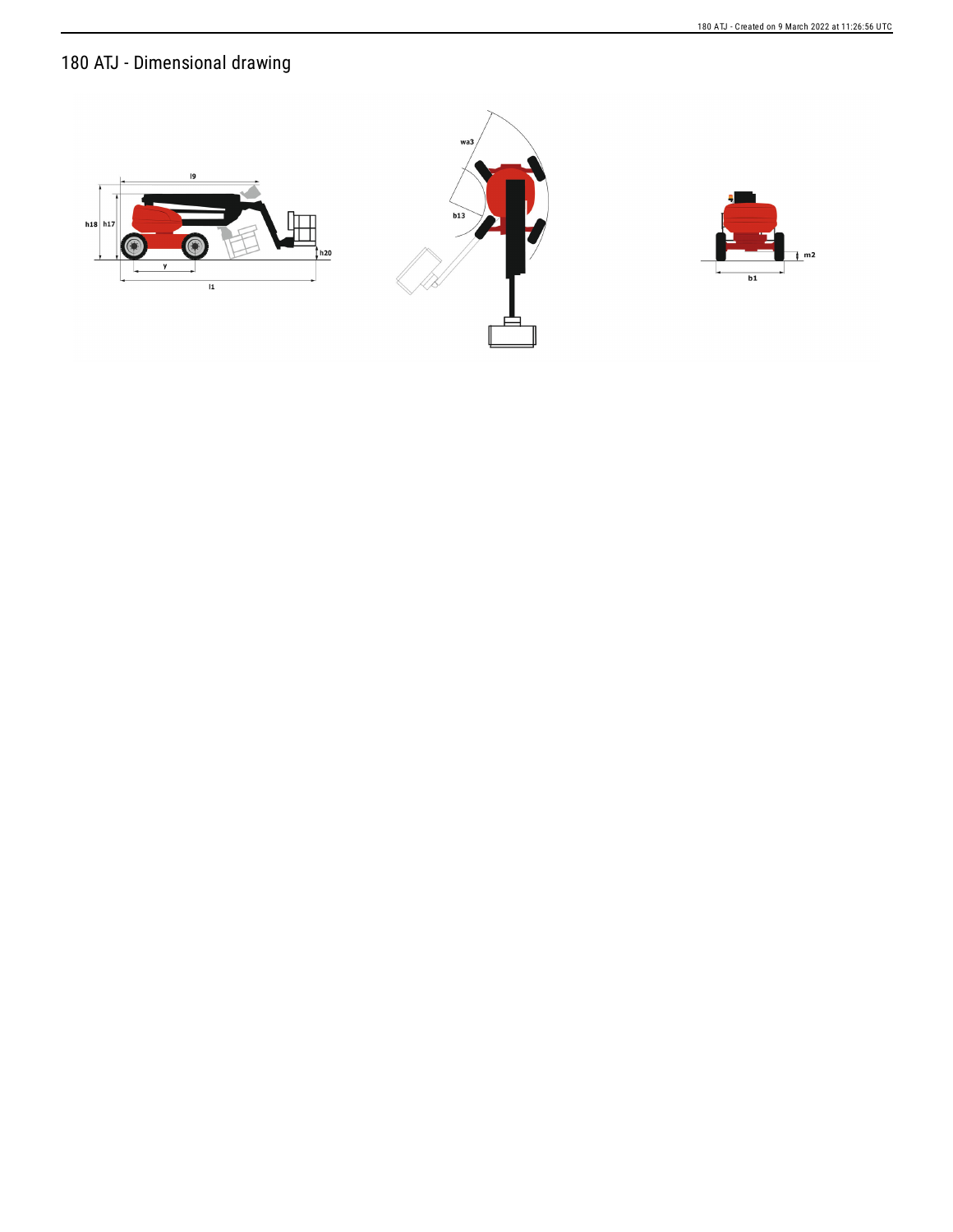## **Equipment**

## Standard

| 220V predisposition in the platform                                         |
|-----------------------------------------------------------------------------|
| 4 simultaneous movements                                                    |
| 4 wheel drive                                                               |
| 4 wheel steer with crab mode                                                |
| Audible alarm and illuminated indicator lamp (leveling, overload, lowering) |
| Backup electrical pump                                                      |
| Basket 1,800 mm                                                             |
| CAN bus technology                                                          |
| Differential locking on rear axle                                           |
| Easy Manager                                                                |
| Emergency stop button in platform and on frame                              |
| Fuel gauge with low level indicator                                         |
| Fully galvanized basket with demountable floor                              |
| Hour meter                                                                  |
| Leveling unlocking                                                          |
| Load sensing pump                                                           |
| Operator presence pedal                                                     |
| Oscillating front axle                                                      |
| Rear axle with limited slip differential                                    |
| Steer and rotate                                                            |
| Stop & Go system                                                            |

## **Optional**

| Air predisposition                                                |
|-------------------------------------------------------------------|
| Battery charger                                                   |
| Battery cut-off                                                   |
| Beep on every movement                                            |
| Beep upon travel                                                  |
| Biodegradable oil                                                 |
| Coded anti-start                                                  |
| Continuous turret rotation                                        |
| Exhaust line protection, spark arrestor and fume reduction system |
| Extreme cold oil                                                  |
| Fully galvanized basket 1800mm with lateral door                  |
| Galvanized basket 2,100 mm                                        |
| Highly capacity battery                                           |
| Lockable fuel cap                                                 |
| Onboard generator (3,5 or 5 kW)                                   |
| Personalized paintwork                                            |
| SPS : Secondary protection system                                 |
| Safety hamess                                                     |
| Spark arrester                                                    |
| Water heater                                                      |
| Water predisposition                                              |

Working light